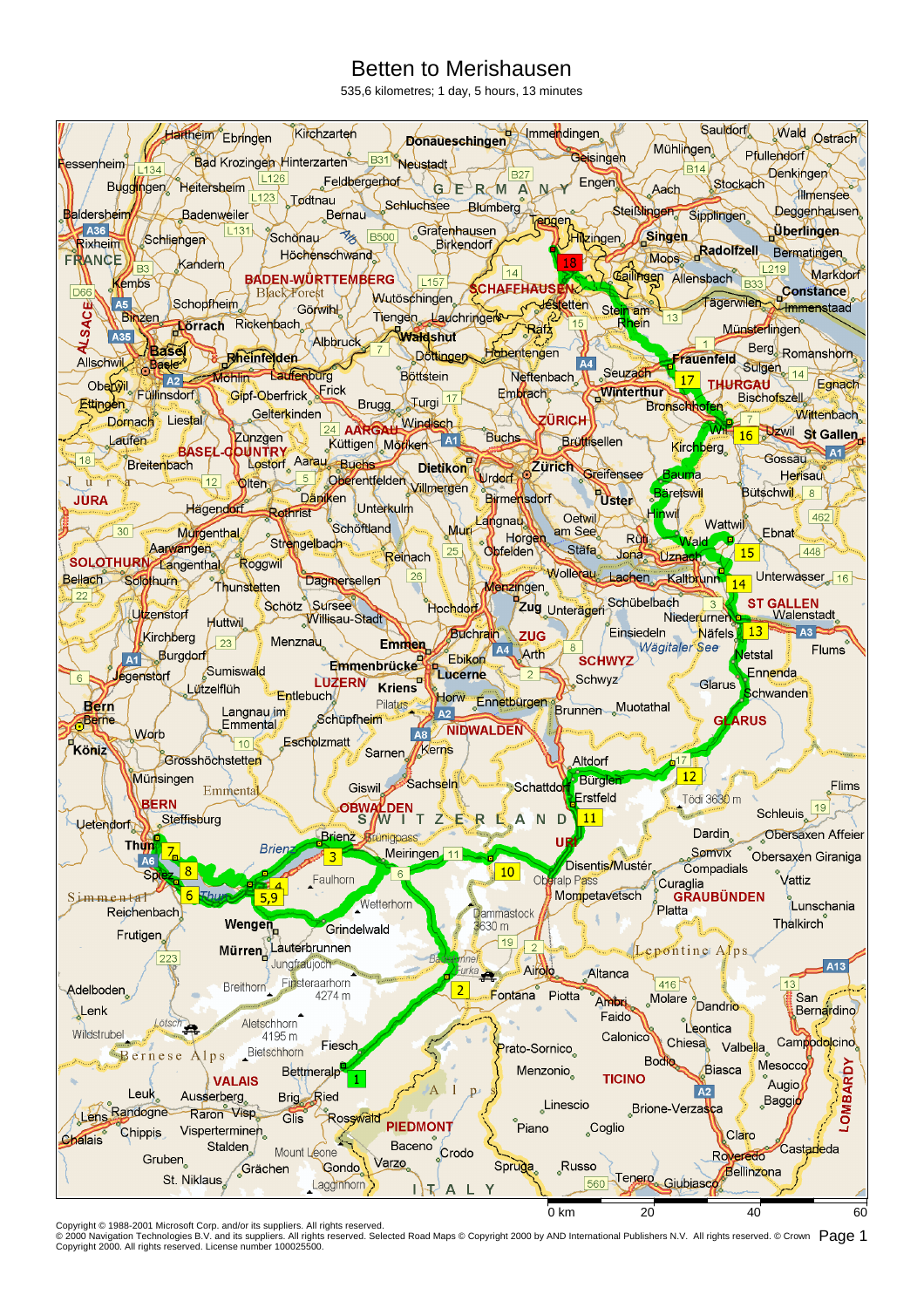| DAY <sub>1</sub> |          |                                                                           |
|------------------|----------|---------------------------------------------------------------------------|
| 9:00             | $0,0$ km | 1 Depart Betten on Local road(s) (South-East) for 0,3 km                  |
| 9:01             | $0,3$ km | Turn LEFT (East) onto 19 for 29,4 km                                      |
| 9:30             | 29,7 km  | 2 <br>At Oberwald, stay on 19 [Kantonsstrasse] (North-East) for 6,8 km    |
| 9:37             | 36,5 km  | Turn LEFT (North) onto 6 for 37,3 km                                      |
| 10:13            | 73,8 km  | At roundabout, take the SECOND exit for 40 m                              |
| 10:13            | 73,9 km  | Exit roundabout onto 6 [11] for 1,6 km                                    |
| 10:14            | 75,5 km  | At roundabout, take the THIRD exit for 50 m                               |
| 10:14            | 75,5 km  | Exit roundabout onto Balmstrasse for 4,5 km                               |
| 10:20            | 80,1 km  | Turn LEFT (South-West) onto Local road(s) for 2,9 km                      |
| 10:23            | 83,0 km  | Turn LEFT (South-West) onto A8 [6] for 0,8 km                             |
| 10:24            | 83,8 km  | Turn LEFT (North) onto Brünigstrasse for 0,8 km                           |
| 10:26            | 84,6 km  | Turn LEFT (West) onto Wilerstrasse for 1,7 km                             |
| 10:28            | 86,3 km  | Bear RIGHT (North) onto Museeumstrasse for 0,2 km                         |
| 10:29            | 86,5 km  | Continue (North) on Dorfstrasse for 0,5 km                                |
| 10:30            | 86,9 km  | Continue (South-West) on Scheidweg for 0,4 km                             |
| 10:31            | 87,3 km  | Continue (West) on Schwanderstrasse for 3,0 km                            |
| 10:36            | 90,3 km  | Turn RIGHT (North-West) onto 6 [11] for 1,4 km                            |
| 10:37            | 91,7 km  | 3 At Brienz, stay on 6 [11] (West) for 11,7 km                            |
| 10:50            | 103,4 km | Turn LEFT (South) onto Local road(s) for 60 m                             |
| 10:51            | 103,5 km | Turn RIGHT (West) onto Moosgasse for 0,4 km                               |
| 10:52            | 103,9 km | Turn LEFT (South) onto Beundenstrasse for 0,7 km                          |
| 10:55            | 104,6 km | Turn LEFT (South-West) onto 6 [11] for 0,3 km                             |
| 10:56            | 104,8 km | Turn RIGHT (North-West) onto Hüpplenstrasse for 90 m                      |
| 10:56            | 104,9 km | Turn RIGHT (North) onto Kappelistrasse for 0,2 km                         |
| 10:57            | 105,1 km | Turn RIGHT (North-East) onto Hagenstrasse for 0,4 km                      |
| 10:58            | 105,5 km | At Ringgenberg, return South on Hagenstrasse for 0,8 km<br> 4             |
| 11:01            | 106,4 km | Turn RIGHT (West) onto 6 [11] for 1,6 km                                  |
| 11:04            | 108,0 km | Bear RIGHT (West) onto Local road(s) for 50 m                             |
| 11:04            | 108,0 km | Bear RIGHT (South-West) onto Local road(s) for 0,7 km                     |
| 11:05            | 108,7 km | Continue (South-West) on Beaurivage-Brücke for 0,2 km                     |
| 11:06            | 108,8 km | Turn RIGHT (South-West) onto Höheweg for 0,7 km                           |
| 11:07            | 109,5 km | At Interlaken, return North-East on Höheweg for 0,9 km<br>$\vert 5 \vert$ |
| 11:09            | 110,5 km | Turn RIGHT (South) onto Allmendstrasse for 0,3 km                         |
| 11:09            | 110,7 km | At roundabout, take the SECOND exit for 50 m                              |
| 11:09            | 110,8 km | Exit roundabout onto Allmendstrasse for 0,3 km                            |
| 11:10            | 111,1 km | Turn LEFT (South) onto Obere Bönigstrasse for 0,5 km                      |
| 11:11            | 111,6 km | Continue (East) on Local road(s) for 1,1 km                               |
| 11:13            | 112,7 km | Turn RIGHT (South) onto Local road(s) for 1,3 km                          |
| 11:15            | 114,0 km | Bear LEFT (South-West) onto Local road(s) for 1,0 km                      |
| 11:17            | 115,0 km | Bear LEFT (South-West) onto Local road(s) for 0,1 km                      |
| 11:17            | 115,2 km | Bear LEFT (South-West) onto Local road(s) for 90 m                        |
| 11:18            | 115,3 km | Turn RIGHT (North) onto Local road(s) for 90 m                            |
| 11:18            | 115,4 km | Bear RIGHT (North) onto Local road(s) for 30 m                            |
| 11:18            | 115,4 km | Bear LEFT (North) onto Local road(s) for 30 m                             |

Copyright © 1988-2001 Microsoft Corp. and/or its suppliers. All rights reserved.<br>© 2000 Navigation Technologies B.V. and its suppliers. All rights reserved. Selected Road Maps © Copyright 2000 by AND International Publish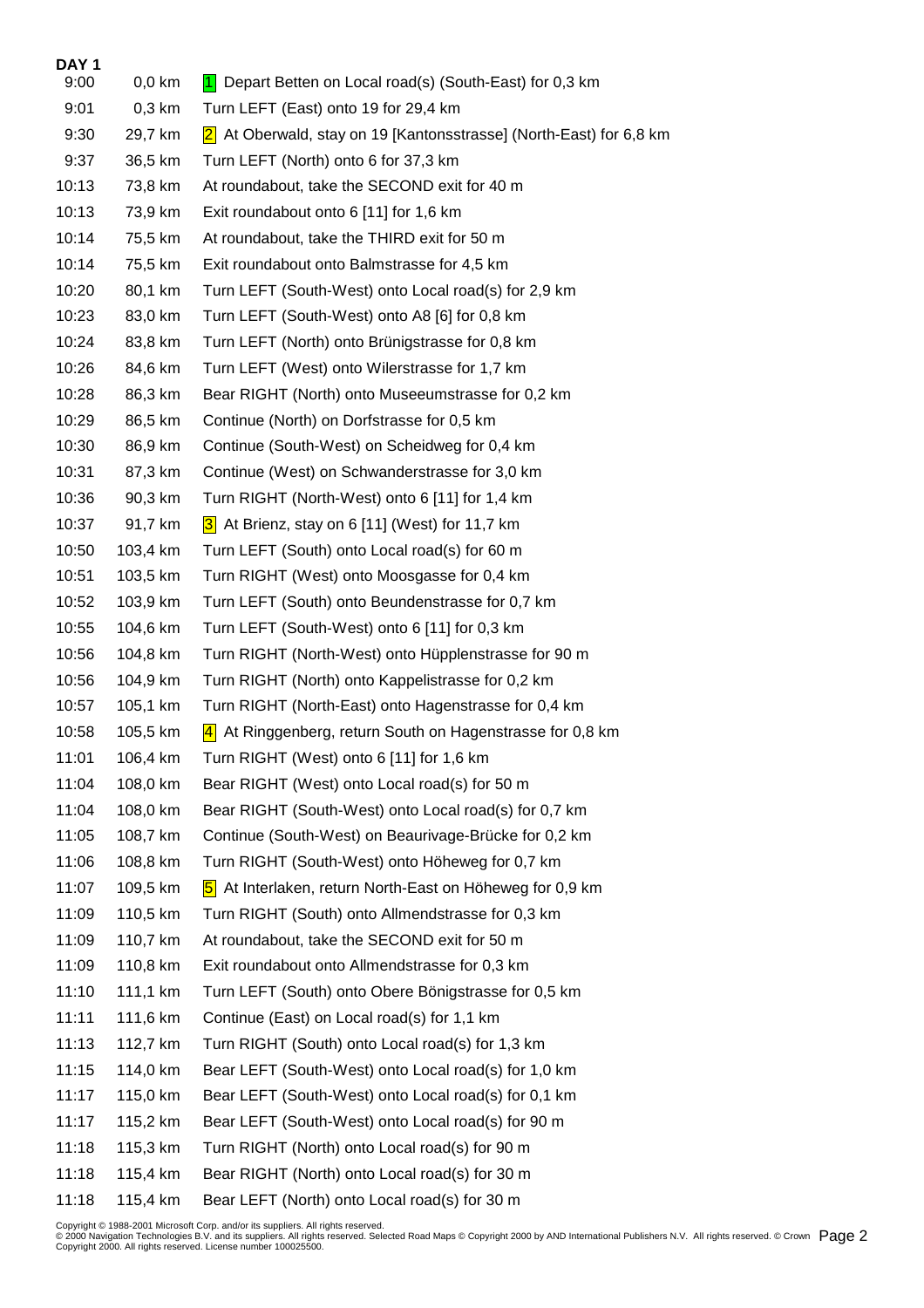| 11:18 | 115,4 km | Bear LEFT (North-West) onto Local road(s) for 10 m                                 |
|-------|----------|------------------------------------------------------------------------------------|
| 11:19 | 115,4 km | Turn RIGHT (North) onto Gsteigstrasse for 0,6 km                                   |
| 11:20 | 116,0 km | Bear RIGHT (North) onto Wilderswil for 0,2 km towards Bern / Thun / Spiez / Gunten |
| 11:20 | 116,2 km | Bear RIGHT (West) onto A8 for 2,1 km                                               |
| 11:22 | 118,3 km | Stay on A8 (West) for 2,0 km towards Bern / Thun / Zweisimmen / Spiez              |
| 11:23 | 120,3 km | Turn RIGHT (North) onto Local road(s) for 0,8 km                                   |
| 11:24 | 121,1 km | Continue (North-West) on Dorfstrasse for 0,7 km                                    |
| 11:26 | 121,7 km | Continue (West) on Local road(s) for 0,1 km                                        |
| 11:26 | 121,9 km | Bear LEFT (West) onto Local road(s) for 0,4 km                                     |
| 11:27 | 122,3 km | Continue (South-West) on Ramp for 0,2 km towards Thun / Spiez                      |
| 11:27 | 122,5 km | Continue (West) on A8 [6] for 0,9 km                                               |
| 11:27 | 123,4 km | Continue (West) on Ramp for 0,1 km towards Leissigen / Aeschi / Krattigen          |
| 11:27 | 123,5 km | Continue (West) on Alte Hauptstrasse for 80 m                                      |
| 11:28 | 123,6 km | Turn LEFT (South) onto Eybachweg for 0,4 km                                        |
| 11:30 | 124,1 km | Turn RIGHT (South) onto Local road(s) for 30 m                                     |
| 11:30 | 124,1 km | Turn RIGHT (West) onto Local road(s) for 0,2 km                                    |
| 11:31 | 124,3 km | Bear RIGHT (North-West) onto Güetliweg for 0,3 km                                  |
| 11:32 | 124,6 km | Bear RIGHT (West) onto Local road(s) for 70 m                                      |
| 11:32 | 124,7 km | Bear RIGHT (North-West) onto Local road(s) for 60 m                                |
| 11:33 | 124,7 km | Turn LEFT (West) onto Blumenstrasse for 0,1 km                                     |
| 11:34 | 124,9 km | Bear LEFT (West) onto Dorfstrasse for 0,5 km                                       |
| 11:35 | 125,3 km | Continue (West) on Krattigstrasse for 0,3 km                                       |
| 11:36 | 125,6 km | Bear LEFT (South-West) onto Alte Hauptstrasse for 0,6 km                           |
| 11:37 | 126,2 km | Continue (West) on Local road(s) for 0,7 km                                        |
| 11:38 | 126,9 km | Bear RIGHT (North) onto Local road(s) for 0,2 km                                   |
| 11:38 | 127,1 km | Bear LEFT (West) onto Local road(s) for 0,1 km                                     |
| 11:39 | 127,2 km | Continue (West) on Leissigenstrasse for 1,5 km                                     |
| 11:41 | 128,7 km | Continue (West) on Dorfstrasse for 1,1 km                                          |
| 11:44 | 129,8 km | Bear LEFT (West) onto Krattigstrasse for 4,0 km                                    |
| 11:49 | 133,8 km | Bear RIGHT (North) onto Bahnhofstrasse for 0,8 km                                  |
| 11:51 | 134,6 km | 6 At Spiez, stay on Bahnhofstrasse (West) for 0,1 km                               |
| 11:51 | 134,7 km | Turn RIGHT (East) onto 6 [11] for 10 m                                             |
| 11:52 | 134,7 km | Bear LEFT (North-East) onto Spiezbergstrasse for 0,2 km                            |
| 11:53 | 134,9 km | Continue (North) on Asylstrasse for 0,7 km                                         |
| 11:55 | 135,6 km | Bear LEFT (South-West) onto Dürrenbühlweg for 0,6 km                               |
| 11:57 | 136,2 km | Turn RIGHT (East) onto Gesigenweg for 0,1 km                                       |
| 11:58 | 136,4 km | Continue (North-East) on Riedernweg for 1,5 km                                     |
| 12:00 | 137,8 km | Continue (North-West) on Höhenstrasse for 1,6 km                                   |
| 12:03 | 139,4 km | Continue (North-West) on Stationsweg for 0,2 km                                    |
| 12:04 | 139,6 km | Turn LEFT (North-West) onto 6 [Spiezstrasse] for 1,4 km                            |
| 12:06 | 141,1 km | Turn LEFT (West) onto Local road(s) for 70 m                                       |
| 12:06 | 141,2 km | Turn LEFT (West) onto Local road(s) for 80 m                                       |
| 12:07 | 141,2 km | Turn RIGHT (North) onto Rösslimatte for 0,1 km                                     |
| 12:07 | 141,4 km | At roundabout, take the THIRD exit for 40 m                                        |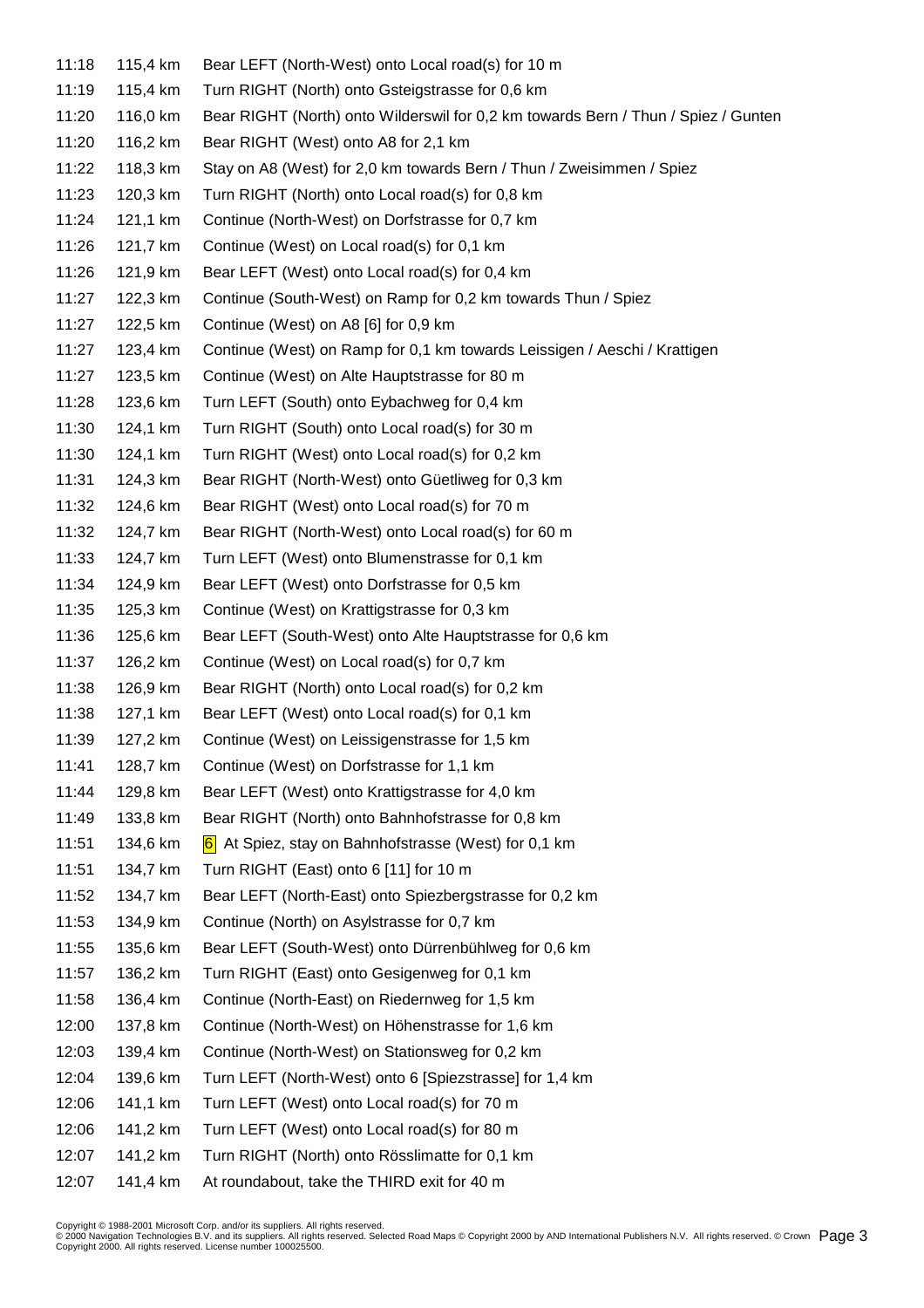| 12:07 | 141,4 km | Exit roundabout onto Stationsstrasse for 0,2 km                                |
|-------|----------|--------------------------------------------------------------------------------|
| 12:08 | 141,6 km | Bear RIGHT (North) onto Eisenbahnstrasse for 1,9 km                            |
| 12:12 | 143,5 km | Turn RIGHT (East) onto Schulstrasse for 50 m                                   |
| 12:12 | 143,5 km | Turn LEFT (North) onto 6 [Frutigenstrasse] for 50 m                            |
| 12:13 | 143,6 km | Bear RIGHT (North-East) onto Seestrasse for 2,0 km                             |
| 12:16 | 145,5 km | Bear RIGHT (North) onto Bahnhofplatz for 70 m                                  |
| 12:17 | 145,6 km | Continue (North) on Bahnhofstrasse for 0,1 km                                  |
| 12:17 | 145,7 km | At roundabout, take the FIRST exit for 40 m                                    |
| 12:17 | 145,8 km | Exit roundabout onto 6 [Bahnhofbrücke] for 0,2 km                              |
| 12:18 | 146,0 km | Turn LEFT (West) onto Obere Hauptgasse for 0,2 km                              |
| 12:19 | 146,2 km | Continue (North) on Rathausplatz for 30 m                                      |
| 12:20 | 146,2 km | Bear RIGHT (North) onto Untere Hauptgasse for 0,2 km                           |
| 12:20 | 146,4 km | At roundabout, take the THIRD exit for 40 m                                    |
| 12:20 | 146,5 km | Exit roundabout onto 6 [Bernstrasse] for 0,2 km                                |
| 12:21 | 146,7 km | *Gate access required* Turn LEFT (West) onto Local road(s) for 10 m            |
| 12:21 | 146,7 km | $ 7 $ At Thun, return East on Local road(s) for 10 m                           |
| 12:21 | 146,7 km | *Gate access required* Turn RIGHT (South) onto 6 [Bernstrasse] for 70 m        |
| 12:22 | 146,7 km | Turn LEFT (North-East) onto Steffisburgstrasse for 0,3 km                      |
| 12:23 | 147,0 km | Turn LEFT (East) onto Goldiwilstrasse for 1,5 km                               |
| 12:26 | 148,5 km | Turn RIGHT (West) onto Wartbodenstrasse for 1,3 km                             |
| 12:28 | 149,7 km | Turn LEFT (East) onto Riedstrasse for 0,4 km                                   |
| 12:29 | 150,1 km | Turn LEFT (East) onto Rufelistrasse for 30 m                                   |
| 12:30 | 150,2 km | Continue (East) on Hünibachstrasse for 1,3 km                                  |
| 12:33 | 151,5 km | Bear LEFT (South) onto Dorfstrasse for 0,5 km                                  |
| 12:34 | 152,0 km | Continue (East) on Schneckenbühlstrasse for 0,8 km                             |
| 12:36 | 152,9 km | Bear RIGHT (South) onto Alpenstrasse for 0,3 km                                |
| 12:37 | 153,2 km | Continue (East) on Richtstattstrasse for 0,1 km                                |
| 12:37 | 153,3 km | 8 At Oberhofen am Thunersee, return South-West on Richtstattstrasse for 0,2 km |
| 12:38 | 153,5 km | Turn LEFT (East) onto Staatsstrasse for 0,5 km                                 |
| 12:39 | 154,0 km | Bear LEFT (East) onto Alter Oberländerweg for 0,4 km                           |
| 12:41 | 154,4 km | Bear LEFT (East) onto Aeschlenstrasse for 0,6 km                               |
| 12:42 | 155,0 km | Bear LEFT (South-East) onto Local road(s) for 80 m                             |
| 12:43 | 155,0 km | Continue (East) on Aeschlenstrasse for 1,2 km                                  |
| 12:45 | 156,3 km | Continue (North-West) on Dorfstrasse for 0,9 km                                |
| 12:46 | 157,1 km | Continue (East) on Aeschlenstrasse for 0,8 km                                  |
| 12:48 | 157,9 km | Bear RIGHT (North-East) onto Local road(s) for 0,1 km                          |
| 12:48 | 158,1 km | Bear RIGHT (North-East) onto Local road(s) for 0,7 km                          |
| 12:49 | 158,8 km | Bear RIGHT (South) onto Tschingelstrasse for 0,7 km                            |
| 12:51 | 159,5 km | Continue (South-West) on Grabenmühle for 40 m                                  |
| 12:51 | 159,5 km | Bear LEFT (South) onto Local road(s) for 10 m                                  |
| 12:52 | 159,5 km | Bear LEFT (South) onto Dorfstrasse for 0,1 km                                  |
| 12:52 | 159,6 km | Bear LEFT (East) onto Local road(s) for 30 m                                   |
| 12:53 | 159,6 km | Bear RIGHT (East) onto Local road(s) for 40 m                                  |
| 12:53 | 159,7 km | Bear RIGHT (East) onto Local road(s) for 20 m                                  |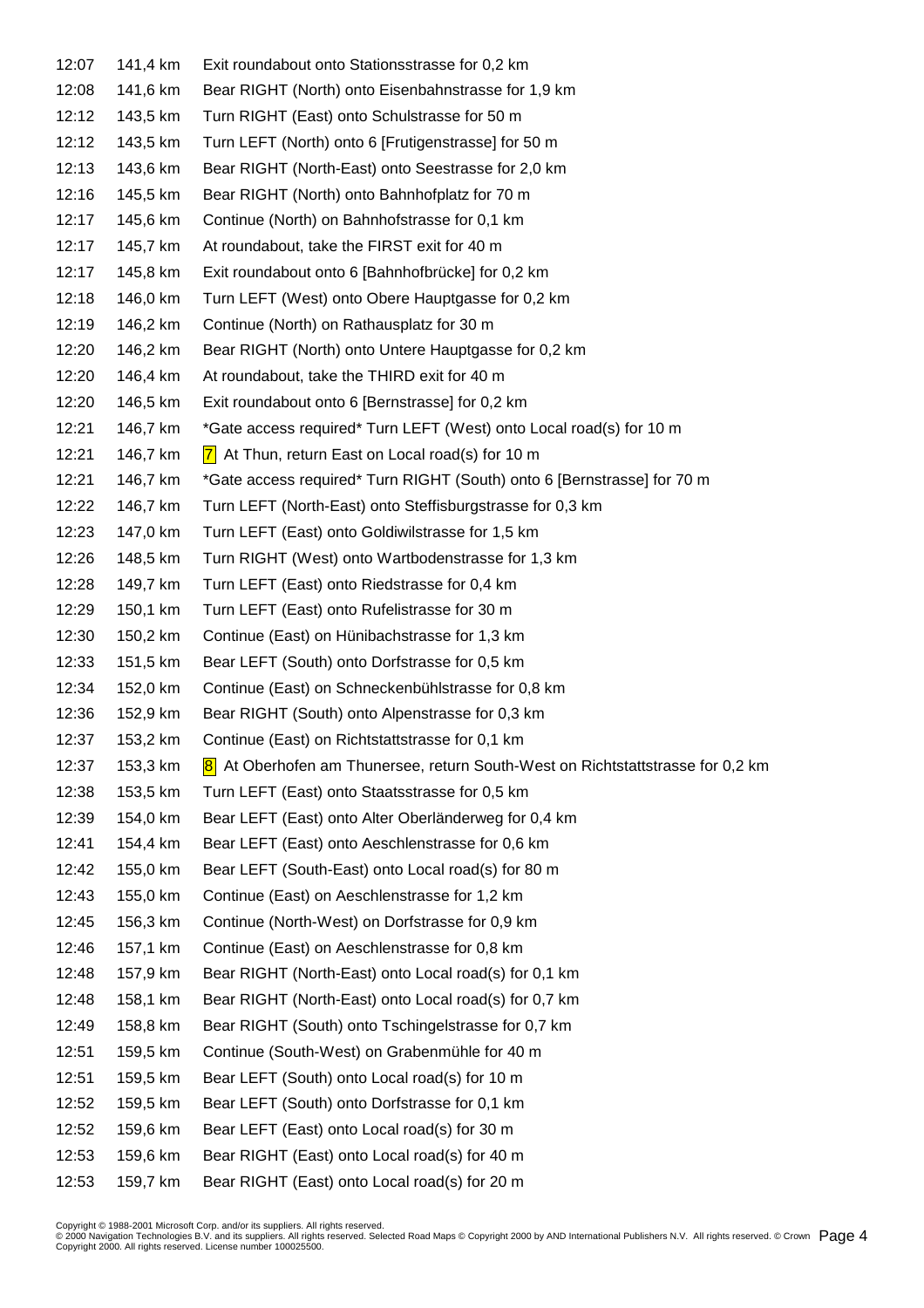| 12:53 | 159,7 km | Continue (East) on Feldenstrasse for 0,6 km              |
|-------|----------|----------------------------------------------------------|
| 12:54 | 160,2 km | Continue (East) on Kreuzweg for 0,2 km                   |
| 12:55 | 160,5 km | Continue (South-East) on Feldenstrasse for 0,1 km        |
| 12:56 | 160,6 km | Bear LEFT (East) onto Justistalstrasse for 4,0 km        |
| 13:01 | 164,6 km | Bear RIGHT (East) onto Local road(s) for 2,8 km          |
| 13:05 | 167,4 km | Bear LEFT (East) onto Waldbrand for 0,3 km               |
| 13:06 | 167,7 km | Continue (East) on Local road(s) for 0,8 km              |
| 13:07 | 168,5 km | Bear LEFT (East) onto Local road(s) for 0,2 km           |
| 13:07 | 168,7 km | Bear LEFT (East) onto Local road(s) for 0,1 km           |
| 13:07 | 168,8 km | Bear RIGHT (East) onto Local road(s) for 0,2 km          |
| 13:08 | 169,0 km | Bear LEFT (East) onto Local road(s) for 0,2 km           |
| 13:08 | 169,2 km | Bear RIGHT (East) onto Local road(s) for 20 m            |
| 13:08 | 169,3 km | Bear LEFT (East) onto Local road(s) for 0,2 km           |
| 13:08 | 169,4 km | Bear RIGHT (East) onto Local road(s) for 1,0 km          |
| 13:10 | 170,4 km | Turn RIGHT (East) onto Local road(s) for 0,4 km          |
| 13:10 | 170,8 km | Bear RIGHT (East) onto Local road(s) for 30 m            |
| 13:11 | 170,9 km | Turn LEFT (North) onto Local road(s) for 0,1 km          |
| 13:11 | 171,0 km | Bear LEFT (North) onto Local road(s) for 0,9 km          |
| 13:12 | 171,9 km | Bear RIGHT (East) onto Local road(s) for 0,6 km          |
| 13:13 | 172,4 km | Bear RIGHT (East) onto Local road(s) for 50 m            |
| 13:13 | 172,5 km | Bear RIGHT (South-East) onto Local road(s) for 30 m      |
| 13:13 | 172,5 km | Bear RIGHT (South) onto Local road(s) for 0,2 km         |
| 13:13 | 172,7 km | Bear RIGHT (South) onto Local road(s) for 0,2 km         |
| 13:14 | 172,9 km | Bear LEFT (South-East) onto Local road(s) for 0,8 km     |
| 13:15 | 173,7 km | Bear RIGHT (South) onto Local road(s) for 0,7 km         |
| 13:16 | 174,4 km | Bear RIGHT (West) onto Local road(s) for 0,7 km          |
| 13:16 | 175,1 km | Bear RIGHT (East) onto Local road(s) for 0,3 km          |
| 13:17 | 175,3 km | Bear LEFT (North-East) onto Local road(s) for 1,8 km     |
| 13:19 | 177,2 km | Bear RIGHT (South-East) onto Local road(s) for 2,2 km    |
| 13:21 | 179,4 km | Bear RIGHT (South) onto Local road(s) for 0,5 km         |
| 13:22 | 179,9 km | Continue (South) on Beatenbergstrasse for 1,1 km         |
| 13:24 | 181,0 km | Bear LEFT (East) onto Local road(s) for 10 m             |
| 13:25 | 181,0 km | Continue (East) on Beatenbergstrasse for 0,2 km          |
| 13:26 | 181,1 km | Turn RIGHT (South) onto Local road(s) for 60 m           |
| 13:27 | 181,2 km | Turn LEFT (East) onto Spielmatte for 0,2 km              |
| 13:27 | 181,4 km | Continue (East) on Marktgasse for 70 m                   |
| 13:28 | 181,5 km | Continue (South-East) on Local road(s) for 10 m          |
| 13:28 | 181,5 km | Continue (South-East) on Marktgasse for 0,1 km           |
| 13:29 | 181,6 km | Continue (South-East) on Centralplatz for 30 m           |
| 13:29 | 181,6 km | At roundabout, take the THIRD exit for 60 m              |
| 13:29 | 181,7 km | Exit roundabout onto Höheweg for 0,3 km                  |
| 13:30 | 182,0 km | 9 At Interlaken, stay on Höheweg (North-East) for 0,9 km |
| 13:32 | 182,9 km | Turn RIGHT (South) onto Allmendstrasse for 0,3 km        |
| 13:32 | 183,2 km | At roundabout, take the SECOND exit for 50 m             |

Copyright © 1988-2001 Microsoft Corp. and/or its suppliers. All rights reserved.<br>© 2000 Navigation Technologies B.V. and its suppliers. All rights reserved. Selected Road Maps © Copyright 2000 by AND International Publish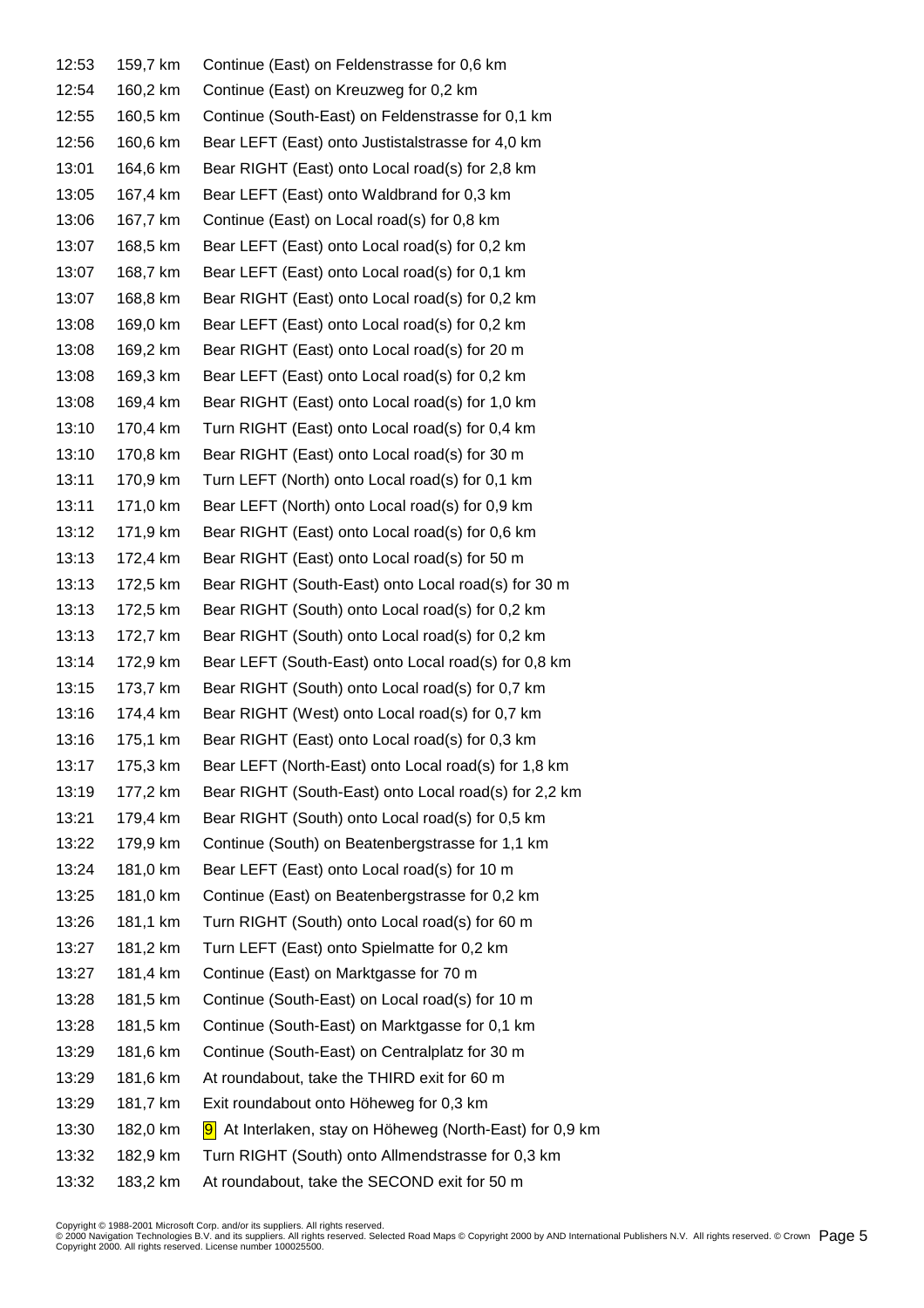| 13:32 | 183,3 km | Exit roundabout onto Allmendstrasse for 0,3 km        |
|-------|----------|-------------------------------------------------------|
| 13:33 | 183,6 km | Turn LEFT (South) onto Obere Bönigstrasse for 0,5 km  |
| 13:35 | 184,1 km | Continue (East) on Local road(s) for 1,1 km           |
| 13:36 | 185,2 km | Turn RIGHT (South) onto Local road(s) for 1,3 km      |
| 13:38 | 186,5 km | Bear LEFT (South-West) onto Local road(s) for 1,0 km  |
| 13:40 | 187,5 km | Bear LEFT (South-West) onto Local road(s) for 0,1 km  |
| 13:40 | 187,6 km | Bear LEFT (South-West) onto Local road(s) for 90 m    |
| 13:41 | 187,7 km | Turn LEFT (South) onto Local road(s) for 80 m         |
| 13:41 | 187,8 km | Turn LEFT (East) onto Local road(s) for 70 m          |
| 13:41 | 187,9 km | Bear RIGHT (South-East) onto Local road(s) for 0,5 km |
| 13:42 | 188,4 km | Bear LEFT (South) onto Local road(s) for 0,1 km       |
| 13:42 | 188,5 km | Bear LEFT (South) onto Local road(s) for 0,6 km       |
| 13:44 | 189,1 km | Turn RIGHT (South-East) onto Local road(s) for 0,3 km |
| 13:45 | 189,3 km | Bear RIGHT (South) onto Dorfstrasse [Rüti] for 0,4 km |
| 13:47 | 189,7 km | Continue (South) on Local road(s) for 0,5 km          |
| 13:48 | 190,3 km | Continue (South-East) on Faltsche for 2,1 km          |
| 13:53 | 192,4 km | Bear LEFT (East) onto Local road(s) for 0,7 km        |
| 13:54 | 193,1 km | Bear LEFT (East) onto Local road(s) for 0,1 km        |
| 13:55 | 193,2 km | Bear LEFT (East) onto Local road(s) for 0,2 km        |
| 13:55 | 193,4 km | Bear RIGHT (South-East) onto Local road(s) for 0,1 km |
| 13:55 | 193,5 km | Bear RIGHT (East) onto Local road(s) for 0,1 km       |
| 13:56 | 193,7 km | Turn LEFT (East) onto 44 for 1,4 km                   |
| 14:00 | 195,0 km | Bear LEFT (East) onto Local road(s) for 0,8 km        |
| 14:02 | 195,8 km | Continue (East) on Tschingeley for 0,3 km             |
| 14:03 | 196,2 km | Continue (East) on Local road(s) for 0,4 km           |
| 14:04 | 196,6 km | Bear LEFT (North) onto Local road(s) for 0,2 km       |
| 14:04 | 196,8 km | Bear LEFT (East) onto Local road(s) for 1,5 km        |
| 14:08 | 198,2 km | Bear RIGHT (East) onto Local road(s) for 0,5 km       |
| 14:09 | 198,7 km | Bear RIGHT (East) onto Local road(s) for 0,4 km       |
| 14:10 | 199,1 km | Bear RIGHT (South-East) onto Local road(s) for 60 m   |
| 14:10 | 199,2 km | Turn LEFT (East) onto Local road(s) for 0,2 km        |
| 14:11 | 199,4 km | Continue (East) on Ufem Grund for 0,6 km              |
| 14:13 | 200,0 km | Continue (East) on Local road(s) for 1,2 km           |
| 14:15 | 201,2 km | Turn RIGHT (South) onto Local road(s) for 0,1 km      |
| 14:15 | 201,3 km | Bear LEFT (South) onto Local road(s) for 1,2 km       |
| 14:18 | 202,5 km | Bear LEFT (East) onto Local road(s) for 0,3 km        |
| 14:18 | 202,9 km | Bear LEFT (East) onto Local road(s) for 0,6 km        |
| 14:20 | 203,5 km | Bear RIGHT (East) onto Local road(s) for 0,1 km       |
| 14:20 | 203,6 km | Bear LEFT (East) onto Local road(s) for 0,3 km        |
| 14:21 | 203,9 km | Bear RIGHT (East) onto Local road(s) for 0,2 km       |
| 14:21 | 204,0 km | Bear LEFT (North-East) onto Local road(s) for 0,1 km  |
| 14:21 | 204,1 km | Bear RIGHT (East) onto Local road(s) for 0,4 km       |
| 14:22 | 204,5 km | Turn LEFT (North-East) onto Local road(s) for 0,1 km  |
| 14:22 | 204,6 km | Turn LEFT (North-West) onto Local road(s) for 70 m    |

Copyright © 1988-2001 Microsoft Corp. and/or its suppliers. All rights reserved.<br>© 2000 Navigation Technologies B.V. and its suppliers. All rights reserved. Selected Road Maps © Copyright 2000 by AND International Publish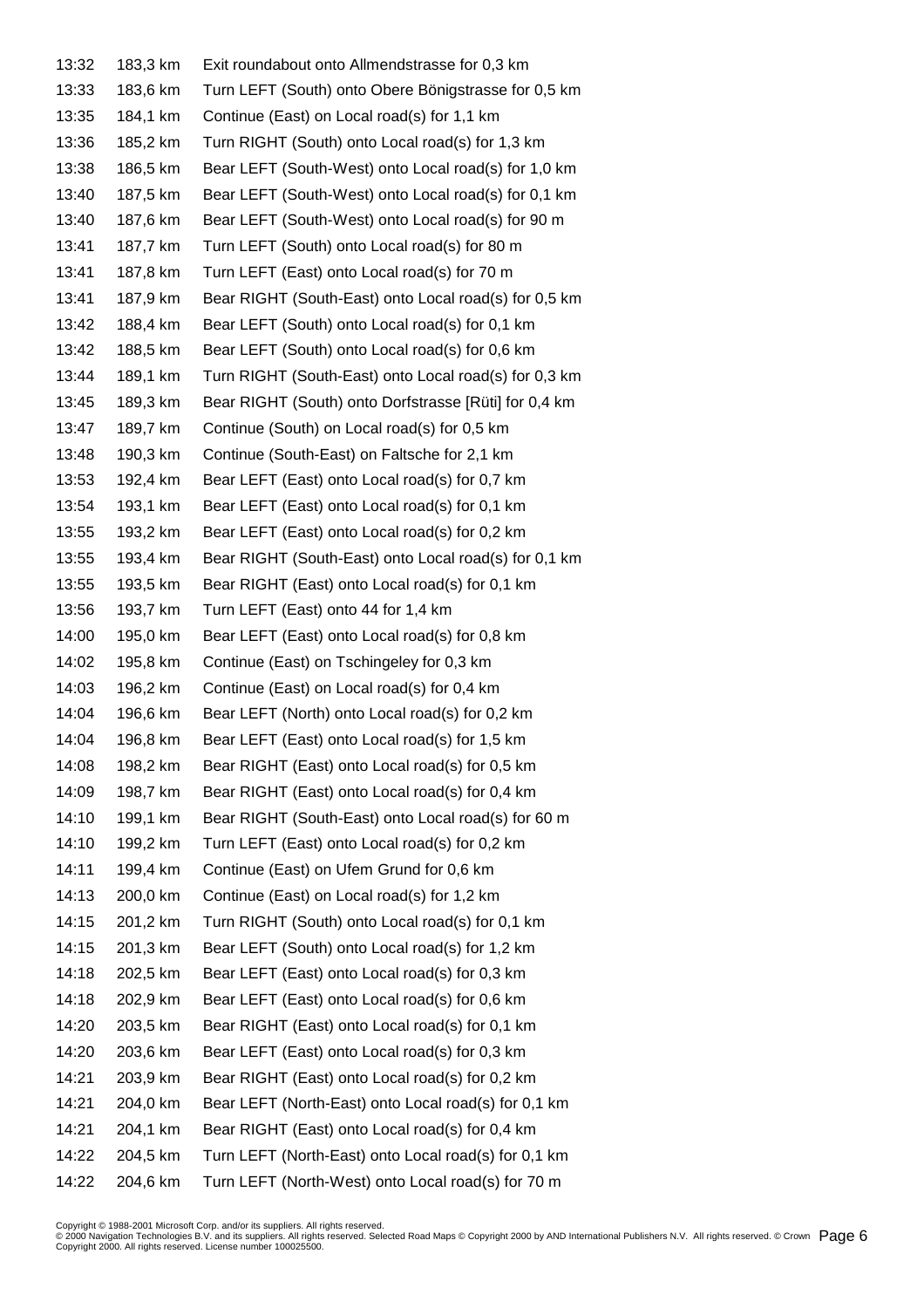| 14:23 | 204,7 km | Turn RIGHT (North) onto Local road(s) for 30 m                                                        |
|-------|----------|-------------------------------------------------------------------------------------------------------|
| 14:23 | 204,7 km | Turn RIGHT (East) onto Local road(s) for 0,3 km                                                       |
| 14:24 | 205,0 km | Turn RIGHT (East) onto Local road(s) for 0,6 km                                                       |
| 14:25 | 205,6 km | Turn RIGHT (East) onto Local road(s) for 0,4 km                                                       |
| 14:25 | 206,0 km | Bear RIGHT (East) onto Local road(s) for 0,5 km                                                       |
| 14:26 | 206,5 km | Bear LEFT (North) onto Local road(s) for 0,3 km                                                       |
| 14:27 | 206,8 km | Turn LEFT (North) onto Local road(s) for 30 m                                                         |
| 14:27 | 206,8 km | Bear RIGHT (North) onto Local road(s) for 0,1 km                                                      |
| 14:28 | 206,9 km | Continue (East) on Hinder Milibach for 0,3 km                                                         |
| 14:29 | 207,2 km | Bear LEFT (North) onto Local road(s) for 50 m                                                         |
| 14:29 | 207,2 km | Bear RIGHT (North-East) onto Local road(s) for 0,6 km                                                 |
| 14:30 | 207,8 km | Turn RIGHT (East) onto Local road(s) for 0,3 km                                                       |
| 14:31 | 208,1 km | Bear RIGHT (East) onto Local road(s) for 0,8 km                                                       |
| 14:32 | 208,9 km | Turn RIGHT (South) onto Local road(s) for 10 m                                                        |
| 14:33 | 208,9 km | Turn LEFT (East) onto Ischboden for 1,0 km                                                            |
| 14:35 | 210,0 km | Bear RIGHT (North) onto Local road(s) for 50 m                                                        |
| 14:36 | 210,0 km | Bear RIGHT (East) onto Birchisegg for 0,6 km                                                          |
| 14:37 | 210,6 km | Bear RIGHT (East) onto Local road(s) for 40 m                                                         |
| 14:38 | 210,7 km | Continue (East) on Im Obren Loichbiel for 2,1 km                                                      |
| 14:43 | 212,8 km | *Gate access required* Continue (East) on In Steinen for 80 m                                         |
| 14:43 | 212,8 km | Bear LEFT (North-East) onto Blaserrii for 1,8 km                                                      |
| 14:47 | 214,7 km | Continue (North) on Grosse Scheidegg for 2,9 km                                                       |
| 14:53 | 217,6 km | Bear RIGHT (East) onto Ischerenhitta [Eubogi] for 0,7 km                                              |
| 14:55 | 218,3 km | Bear LEFT (North-East) onto Schroandsagi [Schivandboden] for 1,0 km                                   |
| 14:58 | 219,3 km | Bear LEFT (North) onto Local road(s) for 7,4 km                                                       |
| 15:12 | 226,7 km | Turn RIGHT (North) onto Scheideggstrasse for 1,6 km                                                   |
| 15:16 | 228,3 km | Bear LEFT (North-East) onto Schwendistrasse for 2,1 km                                                |
| 15:21 | 230,5 km | Turn RIGHT (South-East) onto 6 [11] for 4,7 km                                                        |
| 15:26 | 235,1 km | Continue (East) on 11 [Hauptstrasse] for 27,8 km                                                      |
| 15:52 | 262,9 km | Turn LEFT (West) onto Local road(s) for 0,1 km                                                        |
| 15:53 | 263,0 km | At Sustenpass [Sustenpass, 6484, Wassen, Schweiz], return East on Local road(s) for 0,1<br> 10 <br>km |
| 15:53 | 263,1 km | Bear LEFT (North-East) onto 11 [Sustenstrasse] for 17,4 km                                            |
| 16:10 | 280,5 km | Turn LEFT (North) onto 2 [Gotthardstrasse] for 1,0 km                                                 |
| 16:11 | 281,6 km | Turn RIGHT (South) onto Wassen for 0,2 km towards Luzern / Zürich / Altdorf                           |
| 16:11 | 281,7 km | Bear RIGHT (North-East) onto A2 [E35] for 9,4 km                                                      |
| 16:16 | 291,1 km | Continue (North) on Amsteg for 0,3 km towards Amsteg / Bristen / Silenen                              |
| 16:17 | 291,5 km | Bear RIGHT (North-East) onto Local road(s) for 70 m                                                   |
| 16:17 | 291,5 km | Turn LEFT (North-West) onto 2 [Gotthardstrasse] for 6,2 km                                            |
| 16:24 | 297,7 km | Turn RIGHT (East) onto Local road(s) for 0,2 km                                                       |
| 16:24 | 298,0 km | 11 At Erstfeld, return West on Local road(s) for $0.2 \text{ km}$                                     |
| 16:25 | 298,2 km | Turn RIGHT (North) onto 2 [Gotthardstrasse] for 3,6 km                                                |
| 16:29 | 301,8 km | Turn LEFT (West) onto Umfahrungsstrasse for 1,0 km                                                    |
| 16:31 | 302,8 km | Turn LEFT (North) onto Rüttistrasse for 1,0 km                                                        |
| 16:33 | 303,8 km | Bear LEFT (East) onto Adlergartenstrasse for 0,6 km                                                   |

Copyright © 1988-2001 Microsoft Corp. and/or its suppliers. All rights reserved.<br>© 2000 Navigation Technologies B.V. and its suppliers. All rights reserved. Selected Road Maps © Copyright 2000 by AND International Publish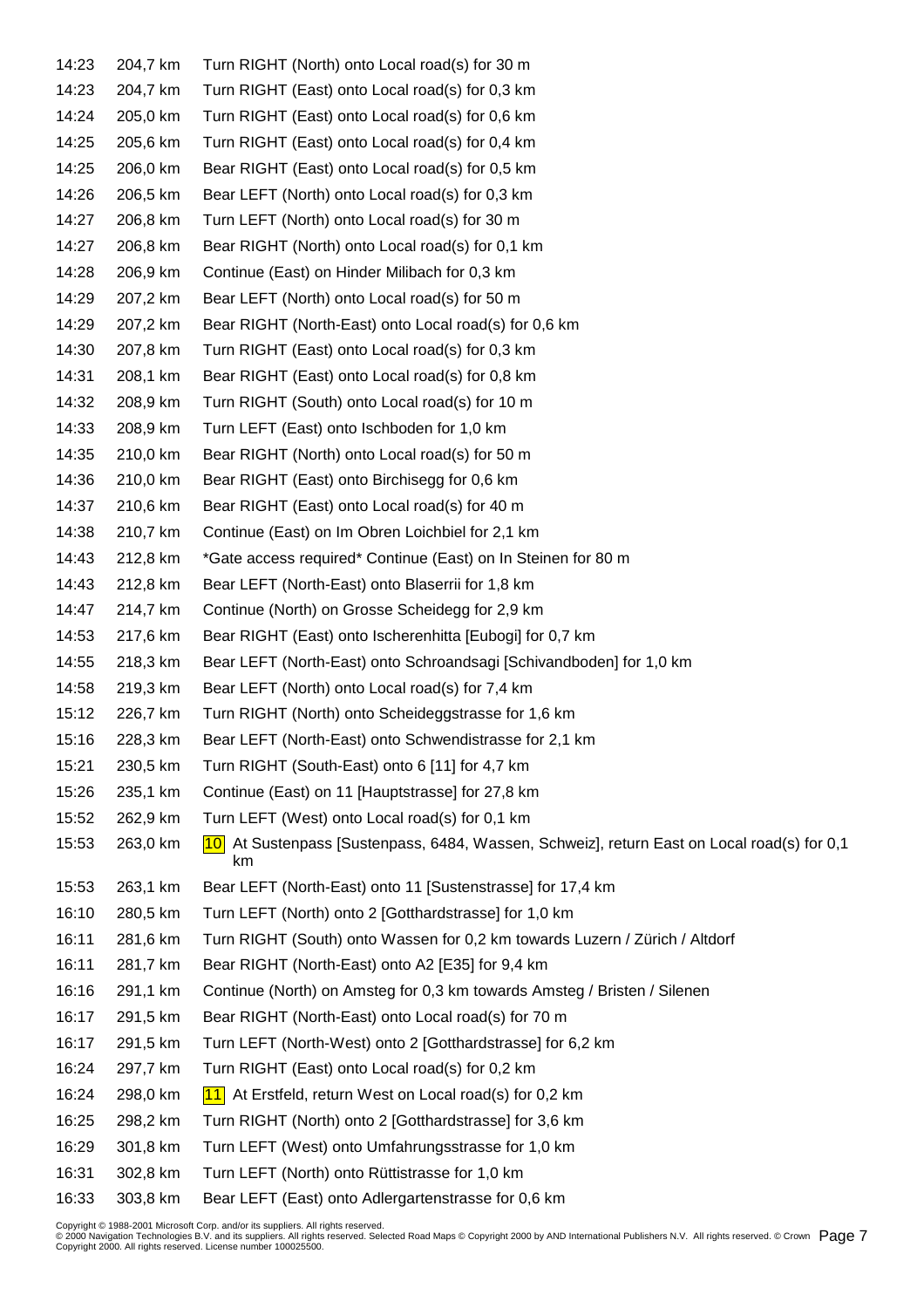| 16:34            | 304,4 km | Turn LEFT (North) onto Dorfstrasse for 0,7 km               |
|------------------|----------|-------------------------------------------------------------|
| 16:36            | 305,0 km | Bear RIGHT (North) onto 2 [Gotthardstrasse] for 0,6 km      |
| 16:36            | 305,6 km | Turn RIGHT (East) onto 17 [Klausenstrasse] for 32,3 km      |
| 17:07            | 338,0 km | Turn LEFT (North) onto Local road(s) for 0,1 km             |
| 17:07            | 338,1 km | 12 Arrive Urnerboden                                        |
|                  |          | End of day                                                  |
| DAY <sub>2</sub> |          |                                                             |
| 9:00             | 338,1 km | Depart Urnerboden on Local road(s) (South) for 0,1 km       |
| 9:00             | 338,3 km | Turn LEFT (North-East) onto 17 for 13,5 km                  |
| 9:13             | 351,7 km | Turn LEFT (North) onto Local road(s) for 0,9 km             |
| 9:15             | 352,6 km | Turn RIGHT (South) onto Local road(s) for 0,3 km            |
| 9:15             | 352,9 km | Turn LEFT (North) onto 17 [Hauptstrasse] for 0,9 km         |
| 9:17             | 353,8 km | Turn LEFT (North-West) onto Dorfstrasse for 2,1 km          |
| 9:20             | 355,9 km | Turn LEFT (North-East) onto 17 [Hauptstrasse] for 2,3 km    |
| 9:23             | 358,3 km | Bear RIGHT (East) onto Haslerstrasse for 1,7 km             |
| 9:25             | 360,0 km | Continue (North) on Dorfstrasse for 1,6 km                  |
| 9:28             | 361,6 km | Bear RIGHT (North-East) onto Zusingerstrasse for 1,1 km     |
| 9:30             | 362,7 km | Continue (North-East) on Freibergstrasse for 0,4 km         |
| 9:31             | 363,1 km | Continue (East) on Plattenaustrasse for 0,4 km              |
| 9:32             | 363,5 km | Turn LEFT (West) onto Thermastrasse for 0,3 km              |
| 9:33             | 363,8 km | Bear RIGHT (North) onto Bahnhofstrasse for 0,6 km           |
| 9:34             | 364,4 km | Turn RIGHT (North) onto 17 [Hauptstrasse] for 2,9 km        |
| 9:38             | 367,3 km | Turn RIGHT (North) onto Holensteinstrasse for 1,0 km        |
| 9:39             | 368,3 km | Bear LEFT (North-West) onto Wiesstrasse for 0,3 km          |
| 9:40             | 368,6 km | Continue (North-West) on Poststrasse for 0,1 km             |
| 9:41             | 368,7 km | Bear LEFT (West) onto Kirchweg for 0,5 km                   |
| 9:42             | 369,2 km | Bear RIGHT (North-West) onto 17 [Abläschstrasse] for 0,6 km |
| 9:44             | 369,8 km | Turn LEFT (West) onto Im Sand for 0,1 km                    |
| 9:44             | 369,9 km | Turn RIGHT (North) onto Sandstrasse for 0,3 km              |
| 9:45             | 370,2 km | Bear LEFT (West) onto 17 [Landstrasse] for 0,4 km           |
| 9:46             | 370,6 km | Turn LEFT (West) onto Riedernstrasse for 0,5 km             |
| 9:47             | 371,1 km | Continue (North-West) on Hauptstrasse for 0,5 km            |
| 9:49             | 371,6 km | Turn RIGHT (North) onto Lerchenstrasse for 0,9 km           |
| 9:50             | 372,4 km | Turn LEFT (North-West) onto 17 [Landstrasse] for 1,1 km     |
| 9:52             | 373,5 km | Turn RIGHT (East) onto Molliserstrasse for 3,0 km           |
| 9:56             | 376,5 km | Continue (North) on Local road(s) for 0,3 km                |
| 9:57             | 376,8 km | Bear LEFT (North) onto Vorderdorfstrasse for 0,2 km         |
| 9:58             | 377,0 km | Bear LEFT (North) onto Local road(s) for 0,3 km             |
| 9:59             | 377,3 km | Bear RIGHT (North) onto Unterdorfstrasse for 0,6 km         |
| 10:00            | 377,9 km | Bear LEFT (North) onto Local road(s) for 0,4 km             |
| 10:01            | 378,2 km | Continue (West) on Autschachen for 60 m                     |
| 10:02            | 378,3 km | Turn RIGHT (North) onto Schwärzistrasse for 2,1 km          |
| 10:04            | 380,4 km | Continue (North) on Local road(s) for 0,2 km                |
| 10:05            | 380,6 km | Turn RIGHT (East) onto Local road(s) for 0,3 km             |
| 10:05            | 380,8 km | Turn LEFT (North) onto Local road(s) for 1,4 km             |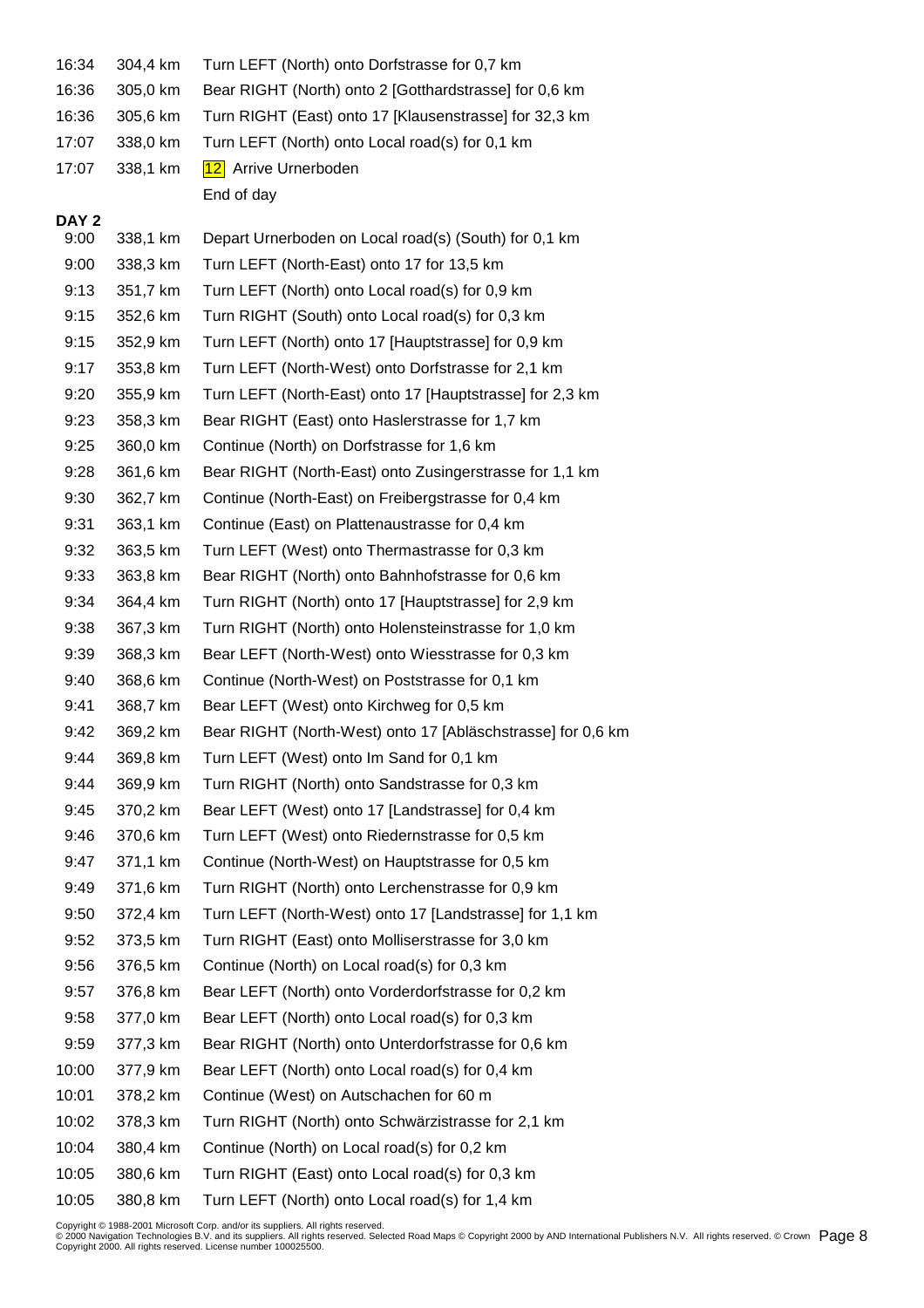| 10:07 | 382,2 km | Continue (North) on Schwärzistrasse for 0,1 km               |
|-------|----------|--------------------------------------------------------------|
| 10:07 | 382,3 km | Turn LEFT (West) onto Ziegelbrückstrasse for 1,1 km          |
| 10:08 | 383,4 km | Continue (West) on Local road(s) for 0,6 km                  |
| 10:09 | 384,0 km | Turn RIGHT (North) onto Local road(s) for 0,2 km             |
| 10:10 | 384,3 km | 13 At Ziegelbrücke, return South on Local road(s) for 0,2 km |
| 10:10 | 384,5 km | Turn RIGHT (West) onto Local road(s) for 0,3 km              |
| 10:11 | 384,8 km | Bear LEFT (West) onto 17 [Ziegelbrückstrasse] for 8,8 km     |
| 10:20 | 393,6 km | Bear LEFT (West) onto Aeulistrasse for 0,5 km                |
| 10:21 | 394,1 km | Bear LEFT (West) onto Widenstrasse for 0,7 km                |
| 10:23 | 394,8 km | Turn RIGHT (North) onto Spitzenwiesstrasse for 0,3 km        |
| 10:24 | 395,1 km | Continue (North) on Grossfeldstrasse for 0,4 km              |
| 10:26 | 395,5 km | Turn RIGHT (North-East) onto Benknerstrasse for 0,7 km       |
| 10:27 | 396,2 km | Turn LEFT (North-West) onto 17 [Gasterstrasse] for 80 m      |
| 10:27 | 396,3 km | Turn RIGHT (North) onto Dorfstrasse for 0,1 km               |
| 10:27 | 396,4 km | 14 At Kaltbrunn, stay on Dorfstrasse (North-East) for 60 m   |
| 10:27 | 396,4 km | Bear RIGHT (North-East) onto Rickenstrasse for 80 m          |
| 10:28 | 396,5 km | Turn RIGHT (East) onto Schulweg for 30 m                     |
| 10:29 | 396,5 km | Bear LEFT (East) onto Riednerstrasse for 0,8 km              |
| 10:31 | 397,4 km | Bear LEFT (North) onto Kirnenstrasse for 1,3 km              |
| 10:34 | 398,6 km | Turn LEFT (North-West) onto Local road(s) for 1,1 km         |
| 10:37 | 399,7 km | Continue (North-West) on Riedenstrasse for 0,7 km            |
| 10:39 | 400,4 km | Bear RIGHT (North) onto Rickenstrasse for 0,5 km             |
| 10:40 | 400,9 km | Turn LEFT (North) onto Ernetschwilerstrasse for 0,7 km       |
| 10:41 | 401,6 km | Bear RIGHT (West) onto Gommiswalderstrasse for 1,0 km        |
| 10:43 | 402,5 km | Continue (West) on Poststrasse for 2,0 km                    |
| 10:46 | 404,5 km | Continue (North) on Local road(s) for 0,4 km                 |
| 10:47 | 404,9 km | Turn LEFT (West) onto 8 [Rickenstrasse] for 1,9 km           |
| 10:49 | 406,8 km | Turn RIGHT (North) onto Rüeterswilerstrasse for 7,4 km       |
| 10:58 | 414,2 km | Continue (South) on Local road(s) for 0,4 km                 |
| 10:59 | 414,6 km | Turn LEFT (North-East) onto 8 for 0,3 km                     |
| 10:59 | 415,0 km | 15 At Ricken, return South on 8 for 0,3 km                   |
| 11:00 | 415,3 km | Turn RIGHT (West) onto Local road(s) for 0,4 km              |
| 11:01 | 415,7 km | Continue (North) on Rüeterswilerstrasse for 7,4 km           |
| 11:10 | 423,2 km | Bear RIGHT (West) onto 8 [Rickenstrasse] for 2,1 km          |
| 11:12 | 425,2 km | Turn RIGHT (North-West) onto Frohburgstrasse for 0,8 km      |
| 11:15 | 426,0 km | Turn LEFT (West) onto Dorfstrasse for 0,1 km                 |
| 11:15 | 426,2 km | Turn RIGHT (North-East) onto Local road(s) for 0,6 km        |
| 11:16 | 426,8 km | Bear LEFT (West) onto Local road(s) for 1,0 km               |
| 11:17 | 427,8 km | Bear RIGHT (North) onto Local road(s) for 0,3 km             |
| 11:18 | 428,1 km | Bear RIGHT (North) onto Local road(s) for 30 m               |
| 11:18 | 428,1 km | Continue (North) on Sternenhalde for 60 m                    |
| 11:19 | 428,2 km | Bear LEFT (North-West) onto Hauptstrasse for 1,3 km          |
| 11:21 | 429,5 km | Bear RIGHT (North-West) onto Laupenstrasse for 1,3 km        |
| 11:23 | 430,8 km | Turn LEFT (West) onto Gartenstrasse for 0,1 km               |
|       |          |                                                              |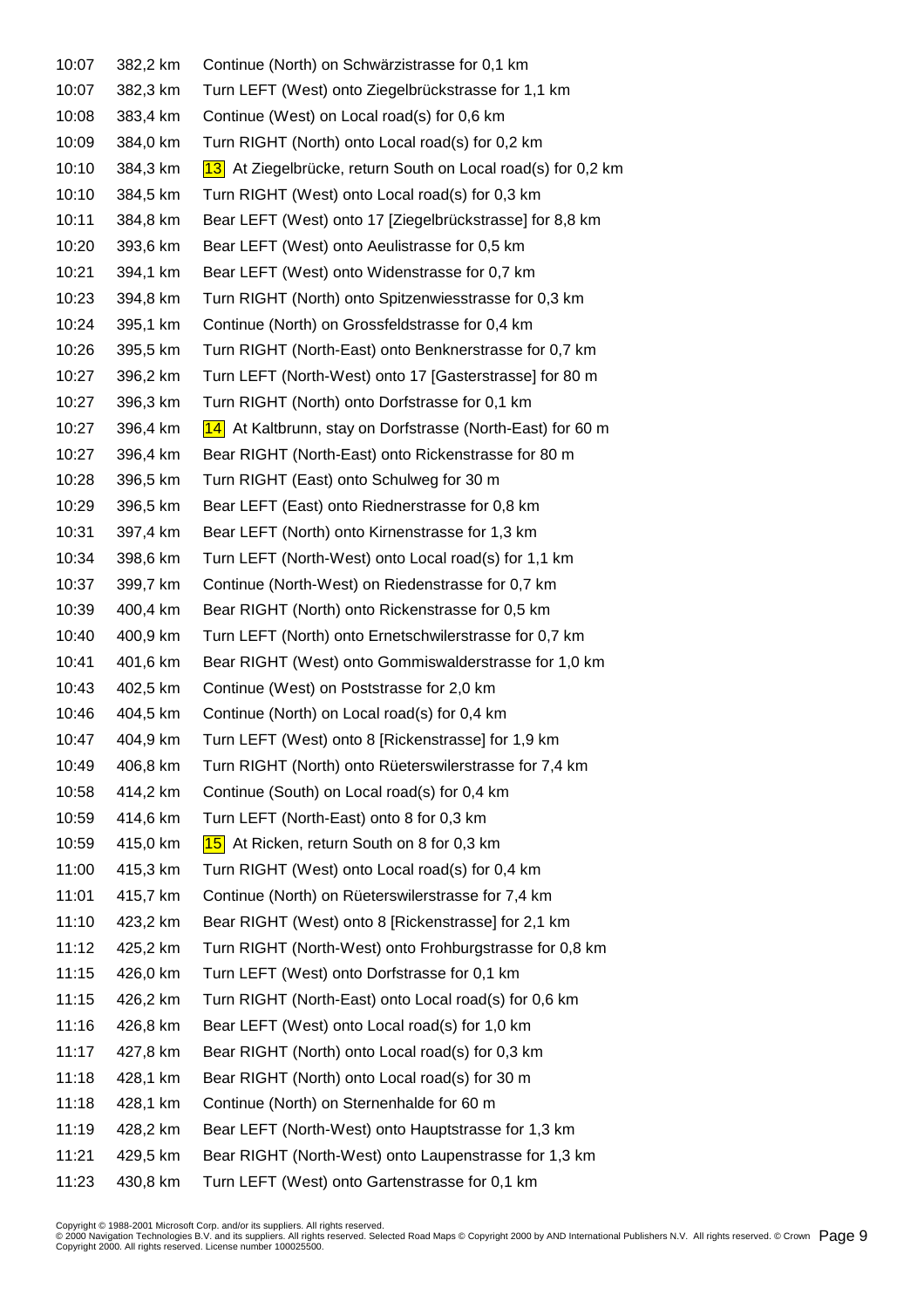| 11:24 | 430,9 km | Turn LEFT (West) onto 15 [Rütistrasse] for 30 m              |
|-------|----------|--------------------------------------------------------------|
| 11:25 | 430,9 km | Turn RIGHT (North-West) onto Jonastrasse for 0,5 km          |
| 11:27 | 431,4 km | Turn LEFT (West) onto Bachtelstrasse for 1,9 km              |
| 11:29 | 433,3 km | Continue (West) on Höhenstrasse for 3,5 km                   |
| 11:34 | 436,8 km | Continue (North) on Bachtelstrasse [Höhenstrasse] for 0,2 km |
| 11:35 | 437,0 km | Turn RIGHT (East) onto Höhenstrasse for 3,1 km               |
| 11:39 | 440,1 km | Continue (North) on Local road(s) for 70 m                   |
| 11:39 | 440,1 km | Bear RIGHT (North) onto Local road(s) for 2,3 km             |
| 11:41 | 442,4 km | Turn RIGHT (East) onto Local road(s) for 0,8 km              |
| 11:42 | 443,3 km | Bear LEFT (North) onto Local road(s) for 2,9 km              |
| 11:45 | 446,2 km | Turn RIGHT (North) onto Local road(s) for 0,5 km             |
| 11:46 | 446,7 km | Bear LEFT (North) onto Bäretswilerstrasse for 1,9 km         |
| 11:49 | 448,6 km | Turn RIGHT (East) onto 15 [Dorfstrasse] for 0,3 km           |
| 11:50 | 448,9 km | Turn LEFT (North) onto Sternenbergstrasse for 3,5 km         |
| 11:55 | 452,4 km | Continue (East) on Local road(s) for 1,6 km                  |
| 11:57 | 454,0 km | Bear LEFT (East) onto Local road(s) for 6,3 km               |
| 12:04 | 460,3 km | Bear RIGHT (East) onto Hörnlistrasse for 4,1 km              |
| 12:10 | 464,5 km | Continue (North) on Hauptstrasse for 1,0 km                  |
| 12:12 | 465,5 km | Continue (North) on Fischingerstrasse for 4,9 km             |
| 12:18 | 470,4 km | Turn RIGHT (South-East) onto Hochwachtstrasse for 2,2 km     |
| 12:23 | 472,6 km | Bear LEFT (East) onto Local road(s) for 0,4 km               |
| 12:24 | 472,9 km | Bear RIGHT (East) onto Hubstrasse [Chrüzstross] for 1,8 km   |
| 12:28 | 474,7 km | Turn RIGHT (East) onto Untere Bahnhofstrasse for 70 m        |
| 12:28 | 474,8 km | Bear LEFT (North) onto Poststrasse for 0,2 km                |
| 12:29 | 475,0 km | Turn RIGHT (East) onto Local road(s) for 40 m                |
| 12:30 | 475,1 km | Turn LEFT (North) onto Local road(s) for 30 m                |
| 12:30 | 475,1 km | Bear RIGHT (North-East) onto Local road(s) for 70 m          |
| 12:30 | 475,2 km | 16 At Wil, turn RIGHT (South) onto Friedtalweg for 50 m      |
| 12:30 | 475,2 km | Turn RIGHT (West) onto Klausenstrasse for 0,1 km             |
| 12:31 | 475,3 km | Bear LEFT (South) onto Sankt Peterstrasse for 60 m           |
| 12:32 | 475,4 km | Turn RIGHT (West) onto 7 [Lerchenfeldstrasse] for 20 m       |
| 12:32 | 475,4 km | Turn LEFT (South) onto Sankt Peterstrasse for 0,2 km         |
| 12:33 | 475,6 km | Continue (South) on Hubstrasse for 1,8 km                    |
| 12:37 | 477,4 km | Bear RIGHT (North-West) onto Local road(s) for 0,8 km        |
| 12:38 | 478,1 km | Turn RIGHT (East) onto Wilerstrasse for 10 m                 |
| 12:39 | 478,1 km | Turn LEFT (North) onto Dreibrunnenstrasse for 0,6 km         |
| 12:40 | 478,8 km | Continue (North-East) on Mörikonerstrasse for 2,4 km         |
| 12:43 | 481,2 km | Bear LEFT (West) onto Trungerstrasse for 0,7 km              |
| 12:45 | 481,9 km | Turn RIGHT (North) onto Weinfelderstrasse for 50 m           |
| 12:45 | 482,0 km | Turn LEFT (North-West) onto Schönenbergstrasse for 1,0 km    |
| 12:47 | 483,0 km | Continue (West) on Landstrasse for 1,3 km                    |
| 12:49 | 484,2 km | Turn RIGHT (North) onto Anetswilerstrasse for 1,2 km         |
| 12:51 | 485,4 km | Continue (North) on Local road(s) for 0,4 km                 |
| 12:52 | 485,8 km | Bear RIGHT (North) onto Local road(s) for 80 m               |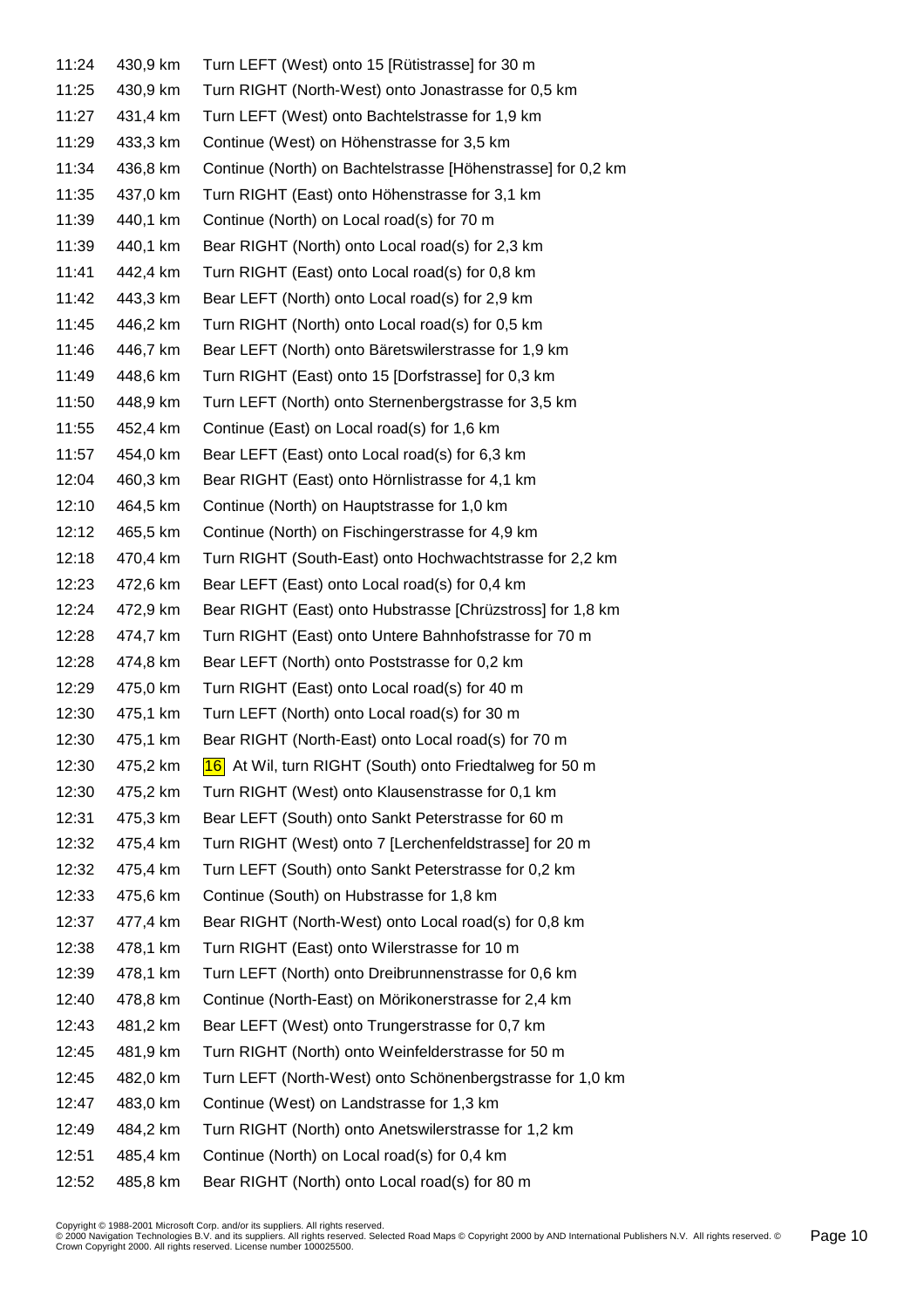| 12:52 | 485,9 km | Bear LEFT (North) onto Local road(s) for 1,2 km                     |
|-------|----------|---------------------------------------------------------------------|
| 12:54 | 487,0 km | Turn RIGHT (North) onto Local road(s) for 0,2 km                    |
| 12:54 | 487,2 km | Bear LEFT (North) onto Local road(s) for 0,3 km                     |
| 12:56 | 487,6 km | Continue (West) on Hauptstrasse for 1,1 km                          |
| 12:58 | 488,6 km | Bear LEFT (South-West) onto Stettfurterstrasse for 1,2 km           |
| 13:00 | 489,9 km | Turn RIGHT (North-West) onto Altholzstrasse for 1,6 km              |
| 13:02 | 491,4 km | Continue (North-West) on Alte Landstrasse for 1,8 km                |
| 13:05 | 493,2 km | Bear LEFT (North-West) onto Thundorferstrasse for 1,3 km            |
| 13:07 | 494,5 km | At roundabout, take the FIRST exit for 20 m                         |
| 13:07 | 494,5 km | Exit roundabout onto Ringstrasse for 0,7 km                         |
| 13:08 | 495,2 km | Turn LEFT (South-West) onto 1 [Zürcherstrasse] for 60 m             |
| 13:08 | 495,3 km | 17 At Frauenfeld, turn RIGHT (West) onto Zeughausstrasse for 0,1 km |
| 13:09 | 495,4 km | At roundabout, take the SECOND exit for 30 m                        |
| 13:09 | 495,4 km | Exit roundabout onto 14 [Zeughausstrasse] for 0,1 km                |
| 13:09 | 495,5 km | Bear RIGHT (North) onto Militärstrasse for 1,4 km                   |
| 13:12 | 496,9 km | Turn RIGHT (West) onto Thurstrasse for 1,3 km                       |
| 13:14 | 498,2 km | Turn RIGHT (North) onto Weststrasse for 1,1 km                      |
| 13:16 | 499,2 km | Bear LEFT (North) onto Local road(s) for 0,3 km                     |
| 13:17 | 499,6 km | Turn LEFT (West) onto Dorfstrasse for 1,3 km                        |
| 13:19 | 500,9 km | Bear LEFT (West) onto Local road(s) for 3,0 km                      |
| 13:23 | 503,9 km | Bear RIGHT (North) onto Local road(s) for 2,2 km                    |
| 13:25 | 506,1 km | Bear RIGHT (North-West) onto Local road(s) for 3,0 km               |
| 13:29 | 509,1 km | Bear RIGHT (North) onto Hornerweg for 0,4 km                        |
| 13:30 | 509,5 km | Turn LEFT (North-West) onto Hauptstrasse for 0,9 km                 |
| 13:32 | 510,4 km | Turn RIGHT (North) onto Local road(s) for 1,3 km                    |
| 13:34 | 511,7 km | Turn RIGHT (North) onto Local road(s) for 90 m                      |
| 13:34 | 511,8 km | Turn LEFT (North-West) onto Local road(s) for 0,7 km                |
| 13:35 | 512,5 km | Continue (North) on Hauptstrasse for 3,5 km                         |
| 13:40 | 516,0 km | Continue (North) on Schlattingerbuck for 0,5 km                     |
| 13:41 | 516,5 km | Continue (North) on Schlattingerstrasse for 0,7 km                  |
| 13:43 | 517,1 km | Bear LEFT (North-West) onto Obertor for 90 m                        |
| 13:43 | 517,2 km | Continue (West) on Hauptstrasse for 0,2 km                          |
| 13:44 | 517,4 km | Turn RIGHT (North) onto Local road(s) for 0,2 km                    |
| 13:44 | 517,5 km | <b>Entering Germany</b>                                             |
| 13:44 | 517,5 km | Bear RIGHT (North) onto L190 for 60 m                               |
| 13:45 | 517,6 km | Turn LEFT (West) onto K6152 [Rheinhalde] for 1,3 km                 |
| 13:47 | 518,9 km | Turn LEFT (West) onto L202 for 3,5 km                               |
| 13:51 | 522,4 km | Turn RIGHT (North) onto K6154 [Herblinger Straße] for 2,3 km        |
| 13:54 | 524,8 km | <b>Entering Switzerland</b>                                         |
| 13:54 | 524,8 km | Continue (North-West) on Gennersbrunnerstrasse for 1,0 km           |
| 13:56 | 525,8 km | Turn LEFT (West) onto Im Majorenacker for 0,5 km                    |
| 13:58 | 526,2 km | Turn RIGHT (North) onto Local road(s) for 0,3 km                    |
| 13:59 | 526,5 km | Bear RIGHT (West) onto Local road(s) for 40 m                       |
| 13:59 | 526,6 km | At roundabout, take the SECOND exit for 30 m                        |